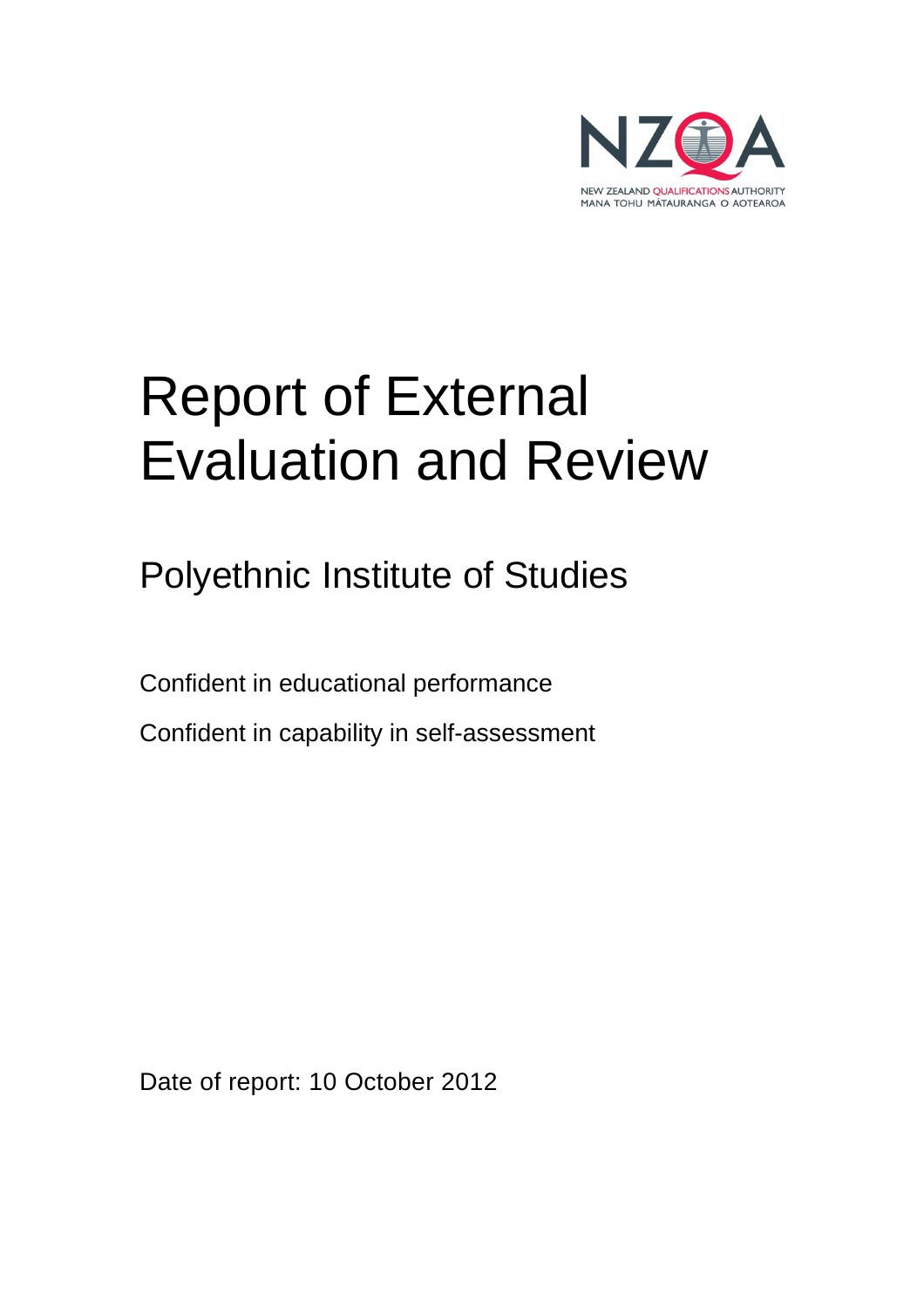## **Contents**

MoE Number: 9471

NZQA Reference: C07944

Date of EER visit: 1-3 August 2012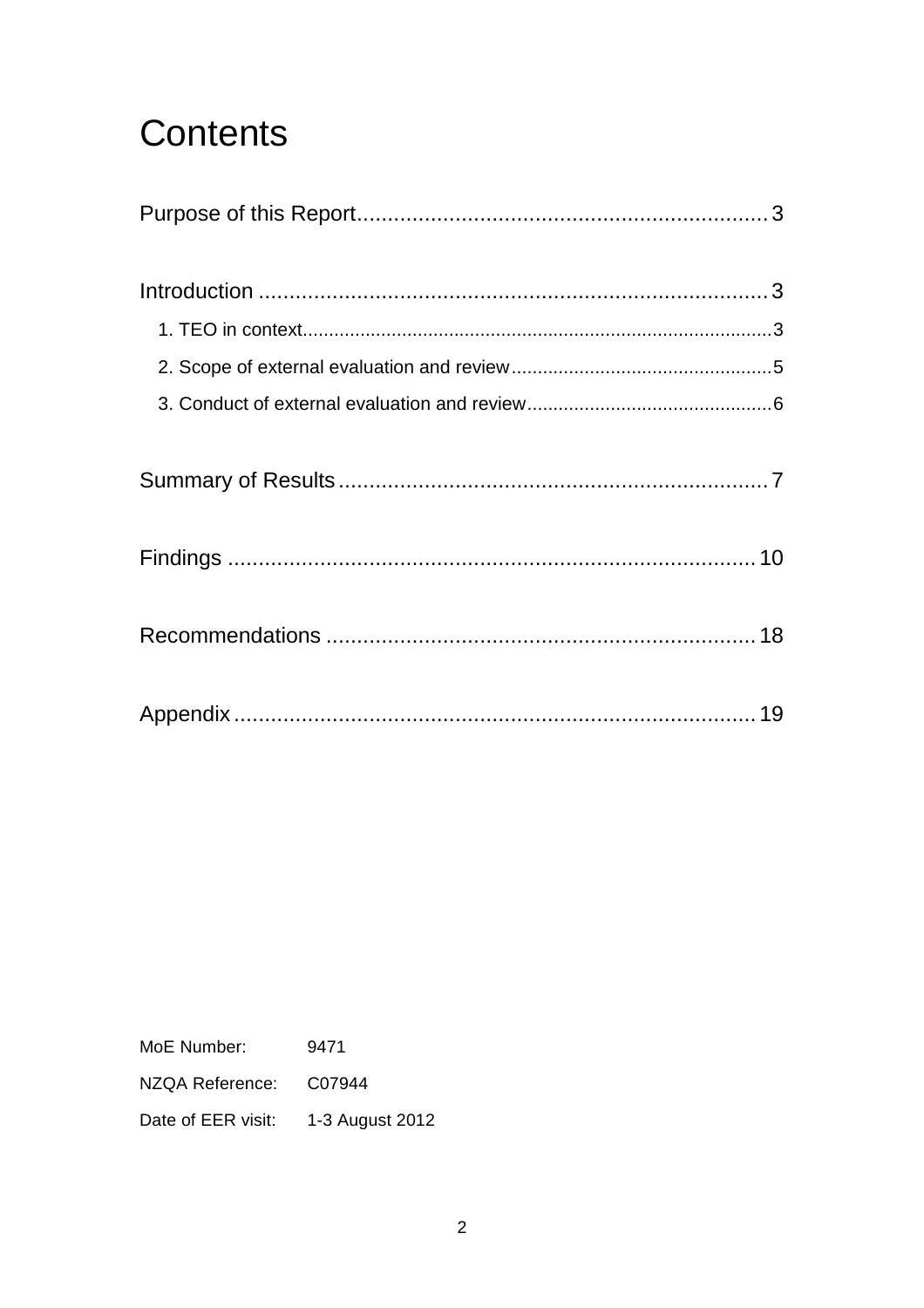## Purpose of this Report

The purpose of this external evaluation and review report is to provide a public statement about the Tertiary Education Organisation's (TEO) educational performance and capability in self-assessment. It forms part of the accountability process required by Government to inform investors, the public, students, prospective students, communities, employers, and other interested parties. It is also intended to be used by the TEO itself for quality improvement purposes.

## **Introduction**

### 1. TEO in context

| Name of TEO:                | Polyethnic Institute of Studies (Polyethnic)                                                                                  |
|-----------------------------|-------------------------------------------------------------------------------------------------------------------------------|
| Type:                       | Private training establishment (PTE)                                                                                          |
| Location:                   | 20 Otara Road, Otara, Auckland (head office and<br>sole delivery site)                                                        |
| First registered:           | 1 December 1993                                                                                                               |
| Courses currently delivered | Polyethnic Certificate in ESOL (English for<br>Speakers of Other Languages) (Level 3)                                         |
|                             | National Diploma in Business<br>$\bullet$<br>Administration (NDBA) (Level 5)                                                  |
|                             | Intensive Literacy and Numeracy (ILN)                                                                                         |
| Code of Practice signatory? | Yes (students aged 18 years and over)                                                                                         |
| Number of students:         | Domestic (Tertiary Education Commission (TEC)<br>funded):                                                                     |
|                             | Polyethnic Certificate in ESOL (Level 3):<br>14 students (Samoan)                                                             |
|                             | Intensive Literacy and Numeracy: 18<br>students (Samoan, Māori, Cook Island<br>Māori, and Tongan)                             |
|                             | International:                                                                                                                |
|                             | National Diploma in Business<br>$\bullet$<br>Administration (Level 5): 27 students (from<br>Samoa, Fiji, and the Philippines) |
| Number of staff:            | Four full-time staff and three part-time/contracted<br>tutors                                                                 |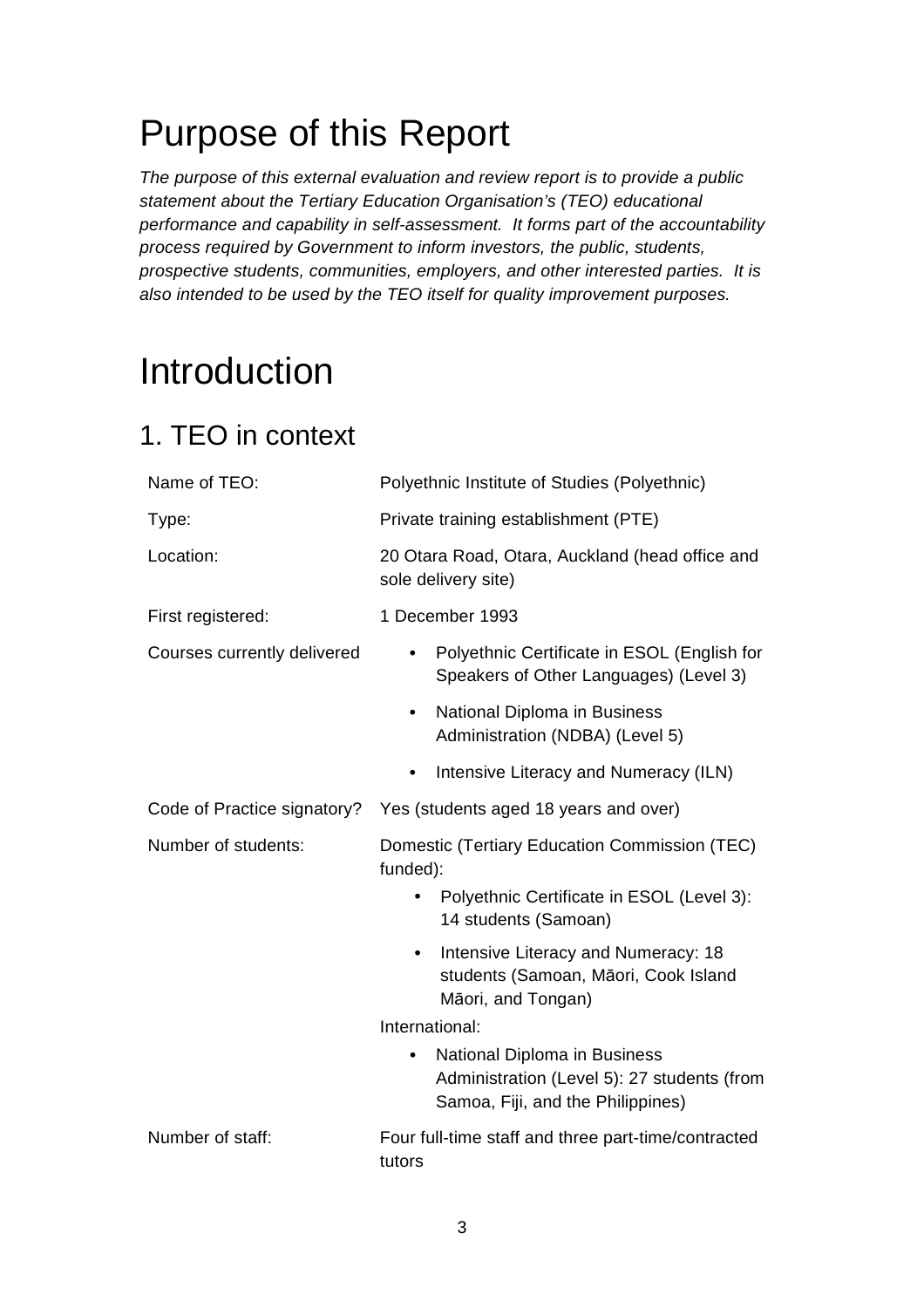- Distinctive characteristics: Polyethnic identifies as a Pasifika organisation and serves the Pacific communities of Otara and Manukau, and has links to Samoa. The style of learning at Polyethnic embraces familiar Pacific concepts such as aiga (family) and nu'u (village). The three programmes delivered at Polyethnic focus on developing core skills to assist learners to better engage in New Zealand society and life and
- Recent significant changes: A number of significant changes have been made following the outcome of the last external evaluation and review (EER) including:
	- Organisational restructuring

to advance in employment and education.

- Appointment of two programme leaders
- The upskilling of staff
- Establishment of two programme advisory committees with external membership, including representatives from PTEs, polytechnics, a high school, and the business and Pacific communities
- A memorandum with an external provider to undertake external pre- and postassessment moderation
- Reduced student numbers after the organisation stopped enrolments in October 2011 for the ESOL and ILN programmes and in November 2011 for the NDBA programme. This was in anticipation of the sanction subsequently imposed by NZQA in January 2012 requiring Polyethnic to stop enrolments until it had arranged for an external provider to undertake moderation and assessment. This was a result of the two Not Yet Confident judgements resulting from the EER conducted in June 2011.

Polyethnic commenced delivery of the NDBA in September 2011. In June 2012, the lead tutor's employment ended and, because the organisation was uncertain of its ongoing status pending the outcome of this EER, it put a transitional teaching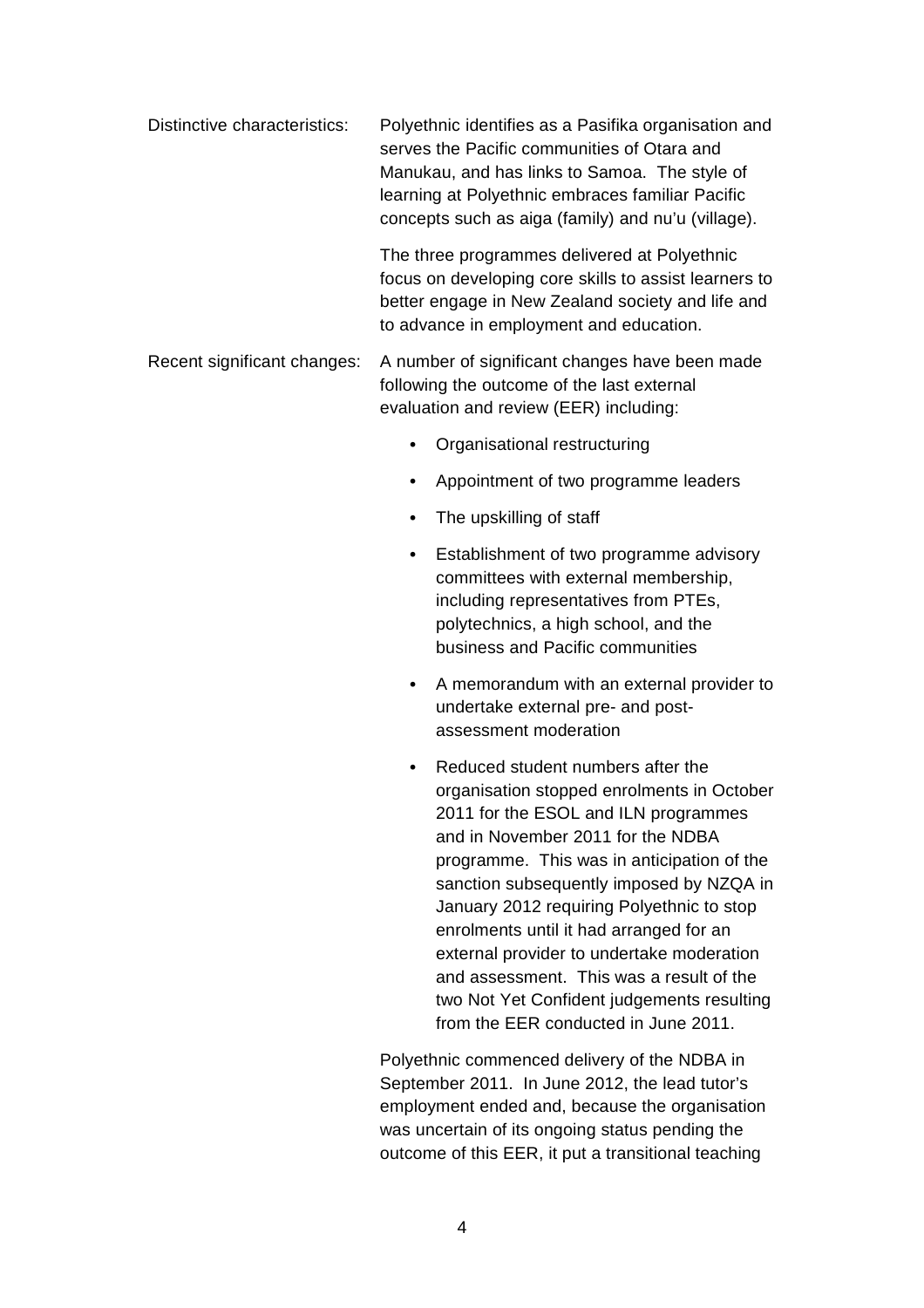|                                        | and management plan in place for that<br>programme.                                                                                                                                                                                                                                                                                                                                                                                                                                                                                                                                                         |
|----------------------------------------|-------------------------------------------------------------------------------------------------------------------------------------------------------------------------------------------------------------------------------------------------------------------------------------------------------------------------------------------------------------------------------------------------------------------------------------------------------------------------------------------------------------------------------------------------------------------------------------------------------------|
| Previous quality assurance<br>history: | Polyethnic was quality assured by NZQA in June<br>2011. NZQA was Not Yet Confident in the<br>organisation's educational performance and Not<br>Yet Confident in its capability in self-assessment.<br>Polyethnic was required to engage an independent<br>accredited institution to carry out all assessment<br>and moderation of student work and not to report<br>credits until this work had been completed. The<br>organisation was also required to stop enrolments<br>until this arrangement was in place. Polyethnic<br>was required to submit a quality improvement plan<br>to NZQA (which it did). |
|                                        | Polyethnic has responded to all feedback provided<br>by the independent institution moderating its<br>assessments. Assessment materials in the NDBA<br>programme have met external pre-moderation<br>requirements after some significant modifications<br>were made. Assessments are yet to be post-<br>moderated in that programme. Polyethnic has met<br>pre- and post-assessment moderation<br>requirements in the ESOL programme.                                                                                                                                                                       |
|                                        | Polvethnic met NZOA moderation requirements for                                                                                                                                                                                                                                                                                                                                                                                                                                                                                                                                                             |

Polyethnic met NZQA moderation requirements for the ESOL programme in November 2011. It had not met moderation requirements in 2009 and 2010.

### 2. Scope of external evaluation and review

The scope of the EER included the mandatory focus area of governance, management, and strategy. In addition, the following focus areas were evaluated:

- Intensive Literacy and Numeracy (ILN)
- Polyethnic Certificate in ESOL (Level 3) (ESOL)
- National Diploma in Business Administration (NDBA) (Level 5).

The ILN and ESOL programmes were selected because they are core programmes offered by Polyethnic, were evaluated as part of the previous EER, and were identified by the organisation as programmes having since undergone key changes.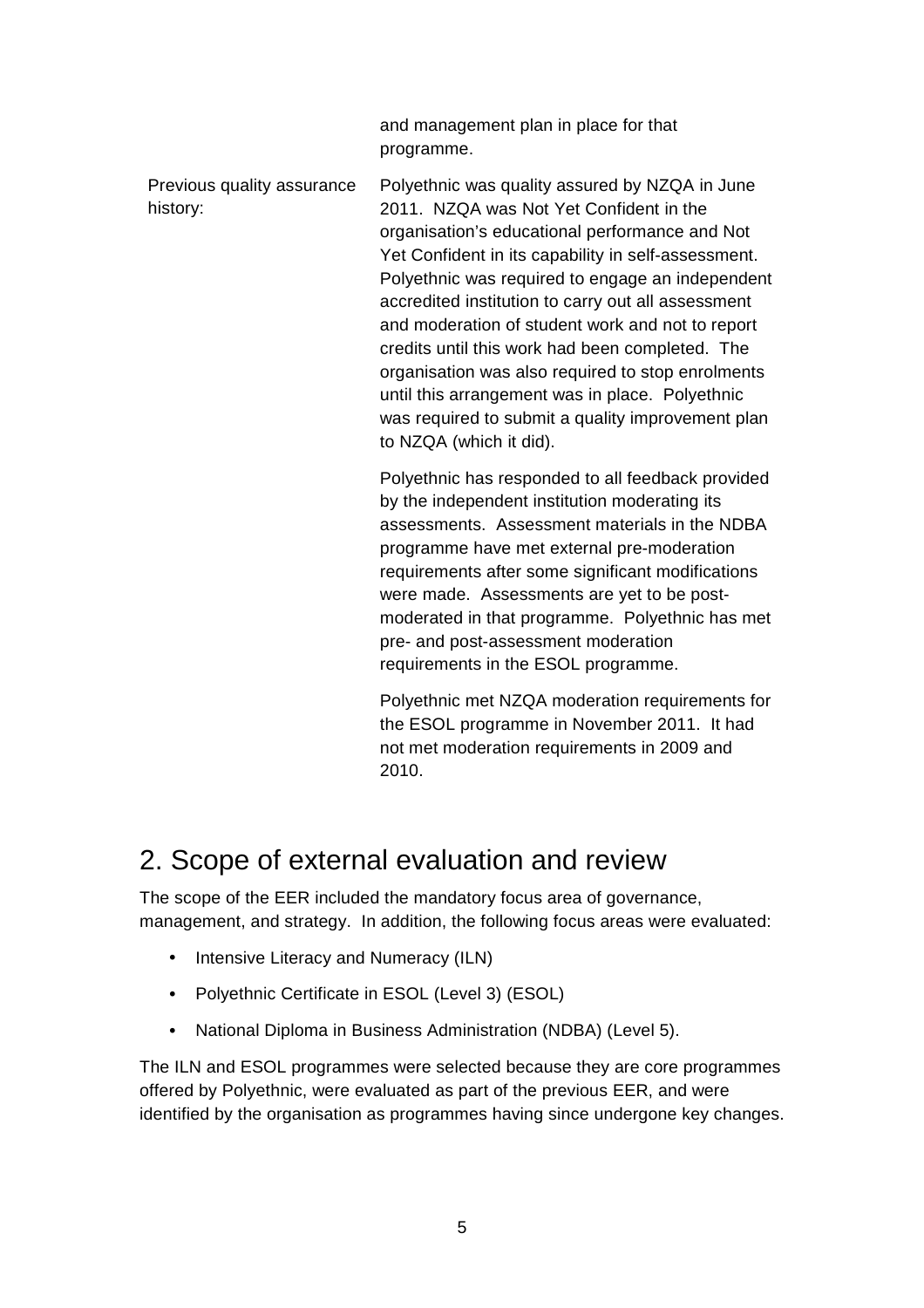The NDBA programme was selected because it was first offered in 2011, is the highest level qualification delivered by Polyethnic, and is delivered to Polyethnic's main body of international students.

International student support was not included as a specific focus area because this was an area embedded within the other focus areas evaluated.

### 3. Conduct of external evaluation and review

All external evaluation and reviews are conducted in accordance with NZQA's published policies and procedures. The methodology used is described fully in the web document Policy and Guidelines for the Conduct of External Evaluation and Review available at: http://www.nzqa.govt.nz/providers-partners/registration-andaccreditation/external-evaluation-and-review/policy-and-guidelines-eer/introduction. The TEO has an opportunity to comment on the accuracy of this report, and any submissions received are fully considered by NZQA before finalising the report.

The evaluation was conducted by two evaluators over two and half-days at the organisation's sole delivery site. NZQA's principal evaluator supported the evaluation team. The evaluators engaged with:

- The managing director/chief executive
- The ILN and ESOL programme manager
- Tutors
- Current and past learners of Polyethnic
- Members of the local advisory committees and a mentor to the organisation
- A representative from the organisation undertaking pre- and postassessment moderation for Polyethnic.

Documentary evidence reviewed included: improvement plans, staff and student survey results, programme review documents, advisory committee meeting minutes and reports, tutor observation reports, moderation reports, and student handbooks.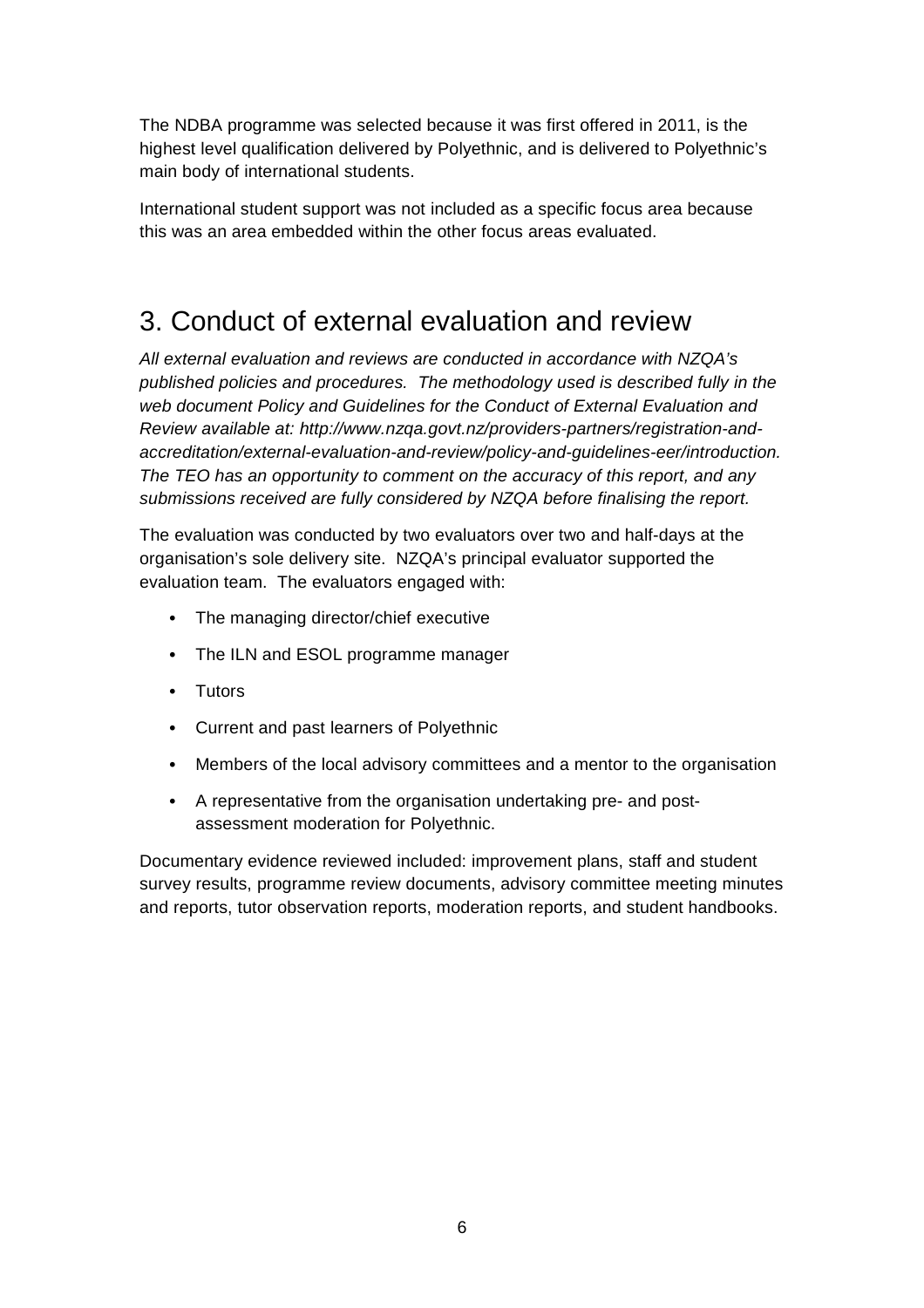## Summary of Results

### Statement of confidence on educational performance

NZQA is **Confident** in the educational performance of **Polyethnic Institute of Studies.**

Polyethnic has been on a journey to improve educational performance over the past 18 months. It has implemented and is starting to see the results of strong processes and activities (informed by relevant external expertise) which are contributing to improved learner outcomes and ensuring that the needs of learners are being met. Actions implemented include ongoing staff professional development, clear programme entry criteria, individual learner needs assessments and learning plans, and relevant and detailed course objectives.

In the ESOL programme, moderation and course completion outcomes have significantly improved. At the end of 2011, Polyethnic met NZQA external moderation requirements, whereas it did not meet these requirements in 2009 and 2010. Course completions were 95 per cent in 2011, exceeding the TEC sector average of 81 per cent, whereas in previous years completions were below the average.

Students are progressing well in the ILN programme as measured against the TEC online assessment tool. The evaluators engaged with most of the learners currently enrolled in that programme and heard many examples as evidence of its value, including significant improvement in the ability to read and write, and the development of self-confidence and aspirations to undertake further study and to progress in employment. As with the ESOL programme, students identified that they are no longer ashamed to communicate in written or spoken English and are less disengaged because they now feel able to participate in wider society and in the learning activities of their children.

Students and stakeholders value the NDBA programme as it provides core business administration skills that can be used in diverse employment contexts in New Zealand or in learners' home countries. The relevance of the programme for learners is also seen in the strong retention outcomes between 2011 and 2012 (90 per cent) and tutors' indications that students have achieved well across the programme.

In terms of areas for improvement, there is room for Polyethnic to refocus on how it engages with graduates and industry to better understand the value of its programmes and to inform programme development. It is also important for the organisation to continue to support staff professional development and engagement opportunities and to ensure managerial oversight across all programmes and activities. In addition, and as recognised by the organisation, it will need to build permanency around the NDBA programme if it decides to continue its delivery.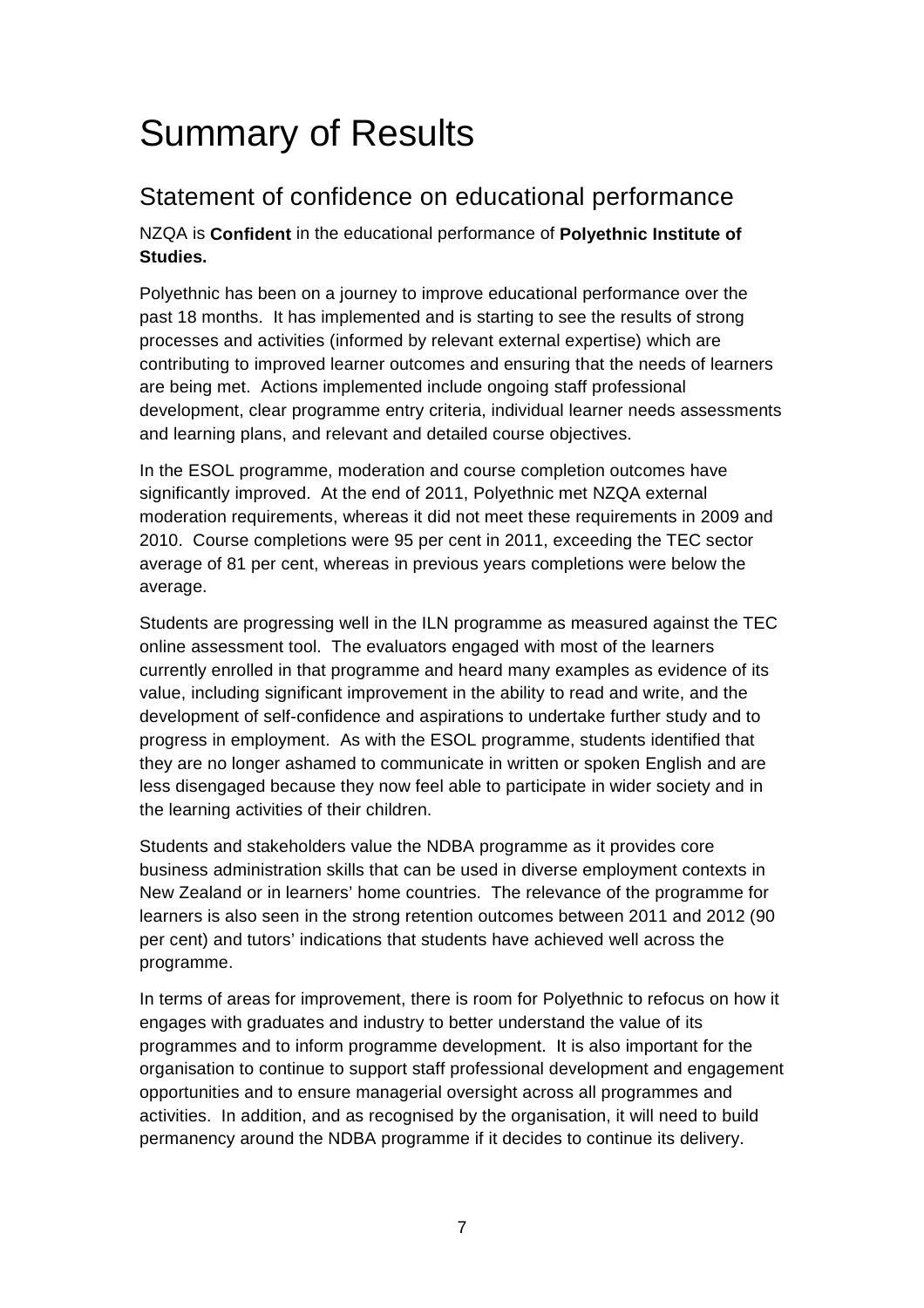These weaknesses do not appear to have critically affected the quality of teaching and learning to date, but are key to ensuring the strength and relevance of programmes in the future.

Polyethnic has indicated its commitment to the sustainability and ongoing development of strong educational performance. This view is encouraged by several collective factors, including: the significant improvements made and the responsiveness of the organisation to date; its commitment to the professional development of staff; the enthusiasm of staff to be involved in processes to ensure better teaching and learning; and the ongoing commitment of external advisory members and other professionals who were skilfully chosen by the organisation to contribute the right expertise in areas that required strengthening.

### Statement of confidence on capability in self-assessment

NZQA is **Confident** in the capability in self-assessment of **Polyethnic Institute of Studies.**

Self-assessment is working well at Polyethnic because the organisation has developed integrated self-assessment processes that actively involve all staff. As such, these processes are becoming gradually embedded into normal organisational practice. The processes are effective because they are providing good information to evaluate the quality of each programme and the key teaching and learning activities. They include:

- Individual needs assessments matched to clear programme objectives, resulting in individual learning plans used to review individual progress
- The use of formative assessment outcomes to inform additional tutorials, and one-to-one support offered to improve learning
- Student surveys applied at key points across the student learning experience to provide ongoing insights into learner satisfaction with programme content, learning resources, and the quality of teaching
- Regular peer and management engagement around student achievement and shared tutor reflections
- Teaching observations undertaken by advisory group members, with feedback and suggestions provided individually to staff
- A staff survey informing management about its own performance.

These self-assessment activities are providing the organisation with different sources of data in key common areas, which helps it to understand priorities of focus for improvement. Further data collection and analysis is then undertaken in these specific areas to enable targeted and effective improvements to be made.

Recent improvements made as a result of self-assessment activity have included: improved teaching and learning resources leading to better engagement with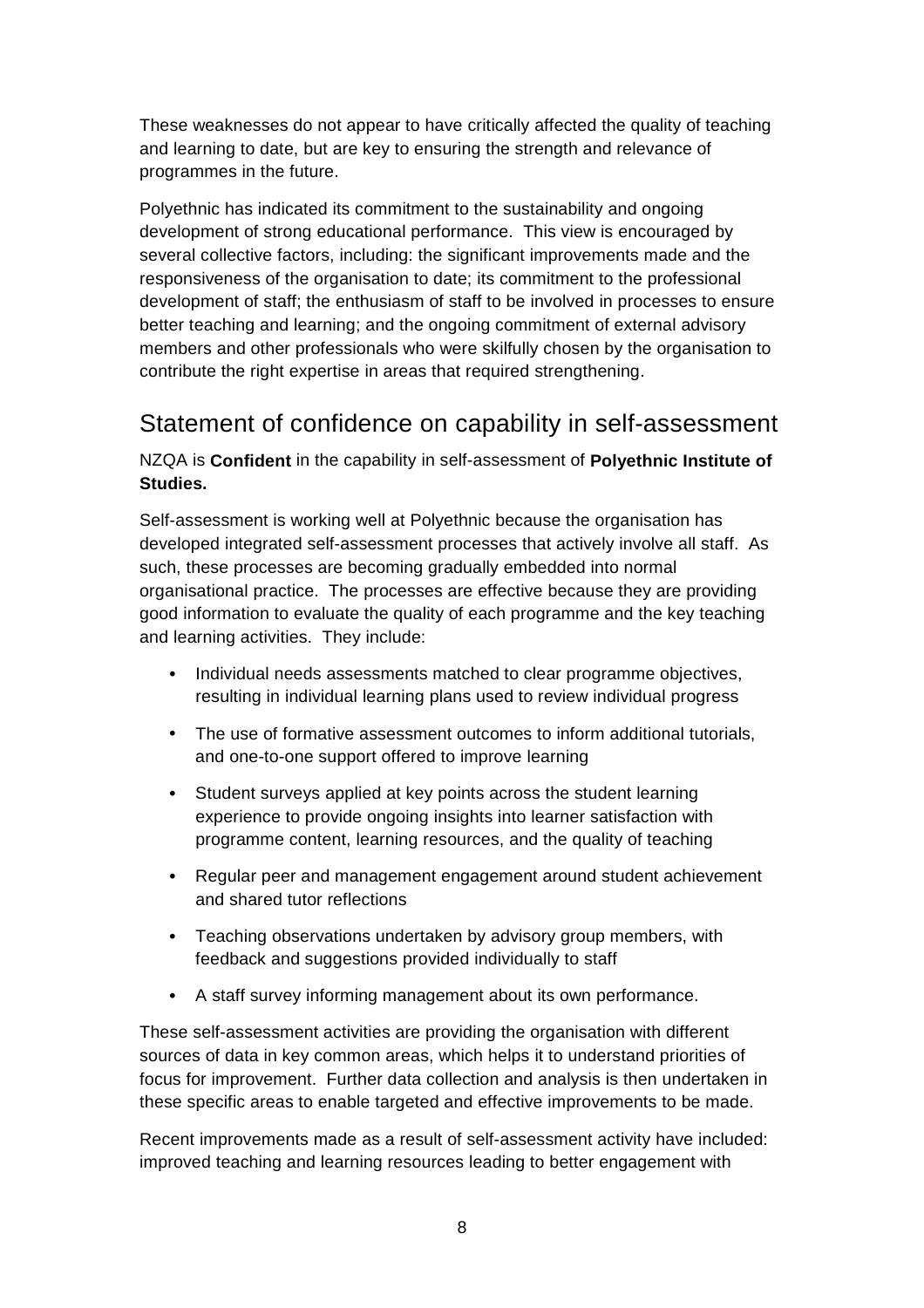learners; more active tutor engagement to better respond to particular learning styles; the revision of course materials to better align with the objectives of the ILN programme; the reordering of the NDBA modules to ensure an initial key focus on building core skills; and current discussions about an appropriate ILN programme duration to best meet learners' needs.

The organisation has implemented a process to systematically collect time series data about learner destinations at different intervals; however, the resulting information does not sufficiently demonstrate how the education provision at Polyethnic is meeting learner and stakeholder needs. The evaluators heard many narratives from learners about the life changes that studying at Polyethnic had facilitated, but this is not information well captured or analysed by the organisation.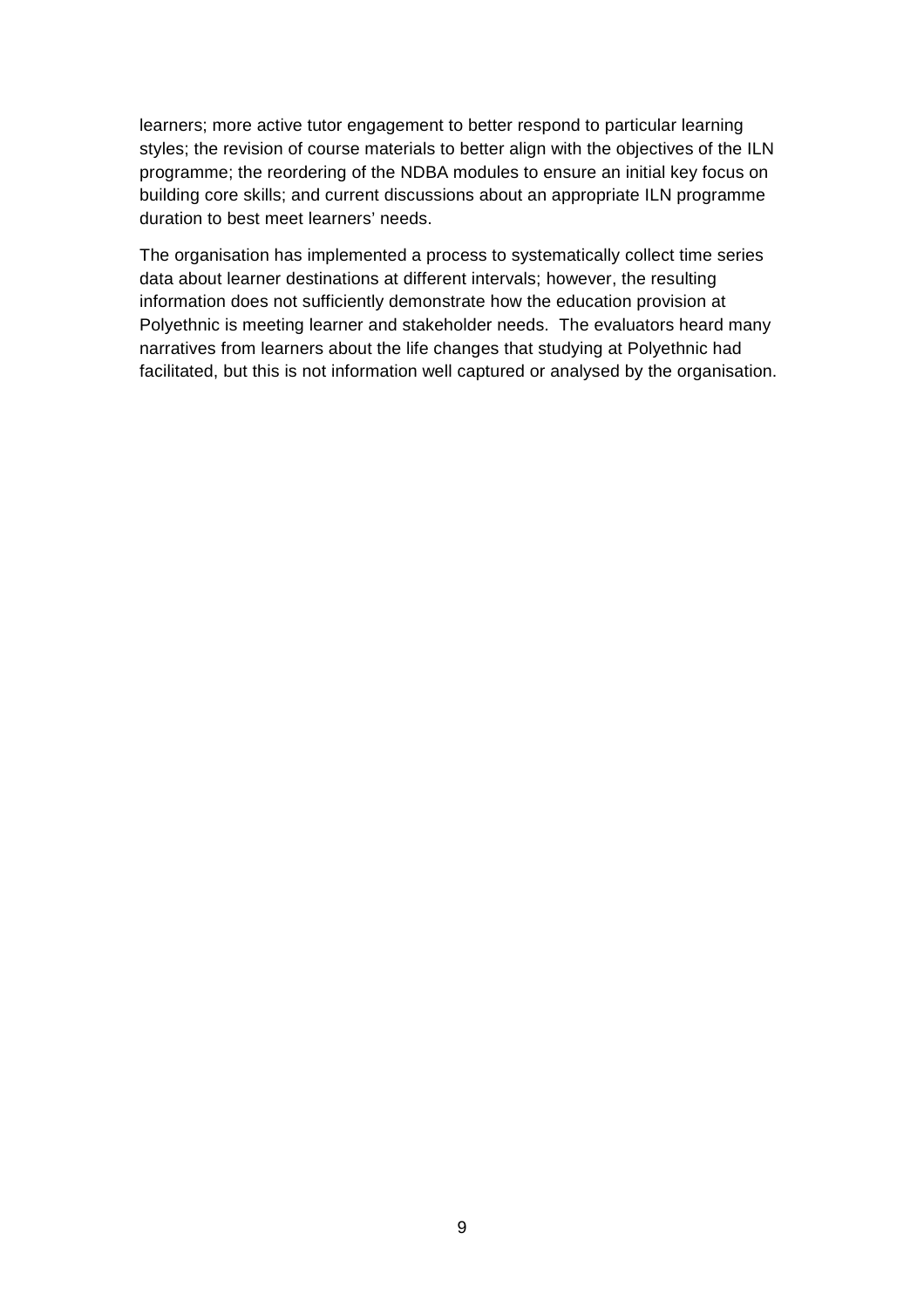## $Findings<sup>1</sup>$

l

#### 1.1 How well do learners achieve?

The rating for performance in relation to this key evaluation question is **Good.**

The rating for capability in self-assessment for this key evaluation question is **Good.**

There is evidence of strong learner achievement in 2011 and 2012 across all of Polyethnic's courses. This is an improvement from past years, with recent achievement outcomes demonstrating the effects of better teaching and learning processes and self-assessment practices.

Course completion rates in the ESOL programme increased significantly to 95 per cent at the end of 2011 to exceed the TEC median (81 per cent). Completion rates in 2009 and 2010 were below the sector average. $2$ 

Almost all students enrolled in the ILN programme in 2010 and 2011 progressed at least one level as measured against the TEC online assessment tool. In 2011 almost half progressed by at least two levels. These results are meeting the TEC's requirement that a minimum of 80 per cent of learners should progress one level, and has seen the TEC's ongoing provision of 100 per cent funding since 2009.

The evaluators interviewed most students currently enrolled in the ILN programme and heard about significant progress that had been made. Narratives shared included learners who were barely able to read or write now being able to complete homework tasks, read a newspaper, and participate in children's learning, and who had progressed well in a challenging but very supportive learning environment.

As with learners on the ESOL programme, ILN learners spoke of being previously ashamed of their poor communication skills and reluctant to engage in wider society. They have since developed confidence to speak in front of others, to become involved in their children's learning, to take up roles in the community, and to aspire to higher levels of employment and further education.

Students enrolled in the NDBA (all international) also identified how their confidence had grown since enrolling in the programme. This has been assisted by the teaching and learning methods used, and through the students seeing their own progress in a programme taught in the English language. They identified that they have obtained a solid grounding and knowledge in core aspects of business

 $1$  The findings in this report are derived using a standard process and are based on a targeted sample of the organisation's activities.

 $2$  Course completion rates were 55 per cent in 2009 (the sector average was 69 per cent) and 65 per cent in 2010 (the sector average was 75 per cent).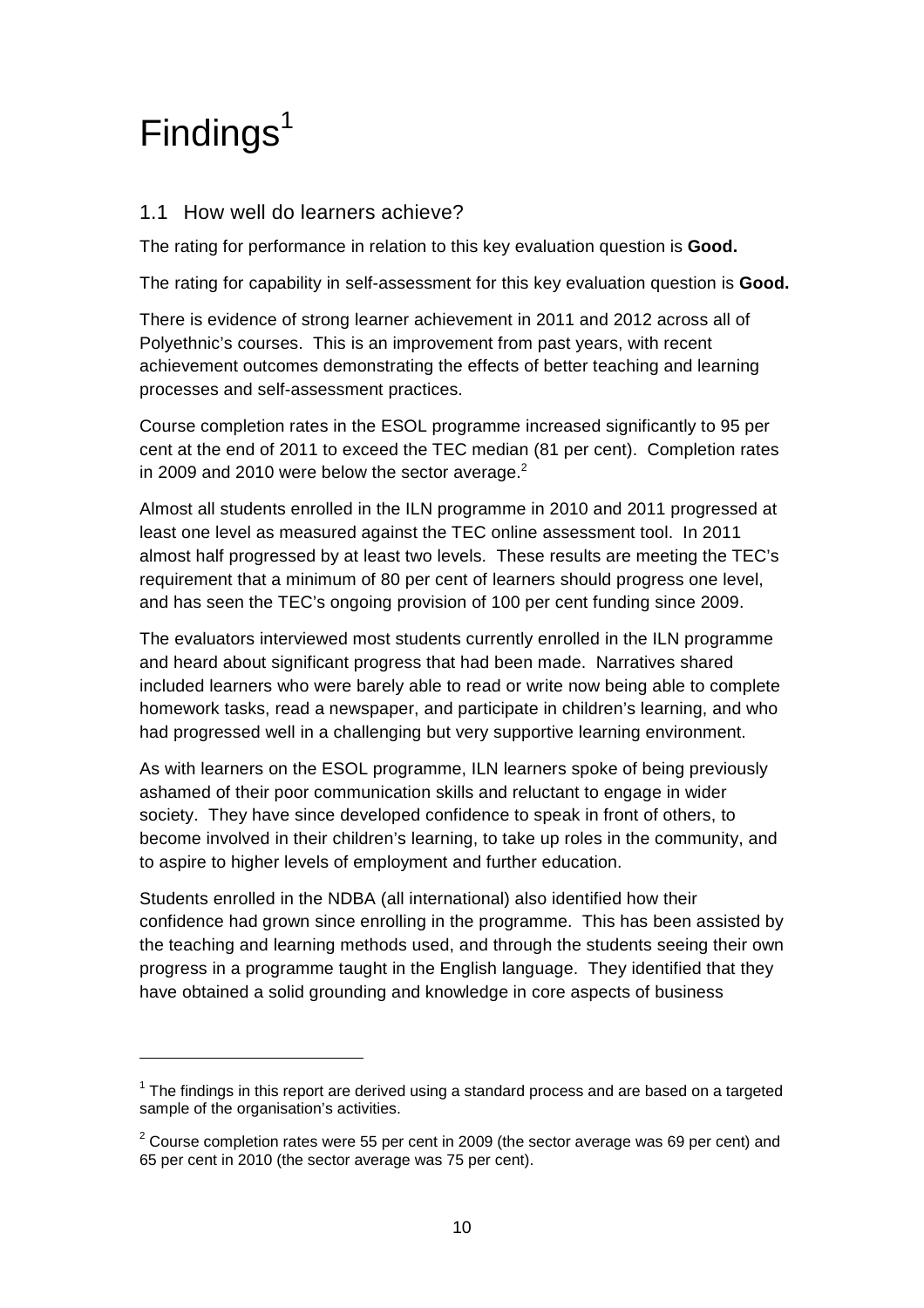administration, including learning how to draft legal contracts, write reports, take minutes, and use accounting practices such as MYOB.

The organisation is on track to exceed its target of 80 per cent course completions in the NDBA programme, with only three of 30 learners having left the programme early (and despite changes to teaching staff across the year).

The organisation has established a number of systems that have improved its ability to understand and tailor responses to improve learner outcomes, including tutors' use of individual learning plans to monitor and review learner achievement, and shared tutor reflections and programme meetings to review and discuss learner progress and to respond to underachievement.

While more time will be needed to evidence the full impact of these improvements, the evidence of strong learner achievement emerging gives confidence in the strength of these processes going forward.

1.2 What is the value of the outcomes for key stakeholders, including learners?

The rating for performance in relation to this key evaluation question is **Good.**

The rating for capability in self-assessment for this key evaluation question is **Adequate.**

A number of important outcomes are being achieved as a result of the teaching and learning at Polyethnic. Advisory committee members value the programmes offered at Polyethnic because they are highly relevant and effective in engaging Pacific people in the attainment of core skills essential to increasing participation in community life, enhancing well-being, and improving futures.

International students interviewed for this evaluation confirmed that the NDBA has met their needs at a number of levels. Students who have previously worked in accounting or office administration expect that the knowledge and skills that they have developed in business administration will advance their employment prospects in their home country. The programme has also given them the recognition of having completed a diploma taught in the English language.

The NDBA programme has provided a staircasing opportunity for graduates of the ESOL programme. Around half of the ESOL international students who graduated in 2011 enrolled in the NDBA. Those interviewed identified that this has provided them with the challenge and option of completing a programme of higher study in the English language in a learning environment where they feel secure. Completing the ESOL programme first also gave some students the necessary confidence and ability to complete the requisite IELTS (International English Language Testing System) examination.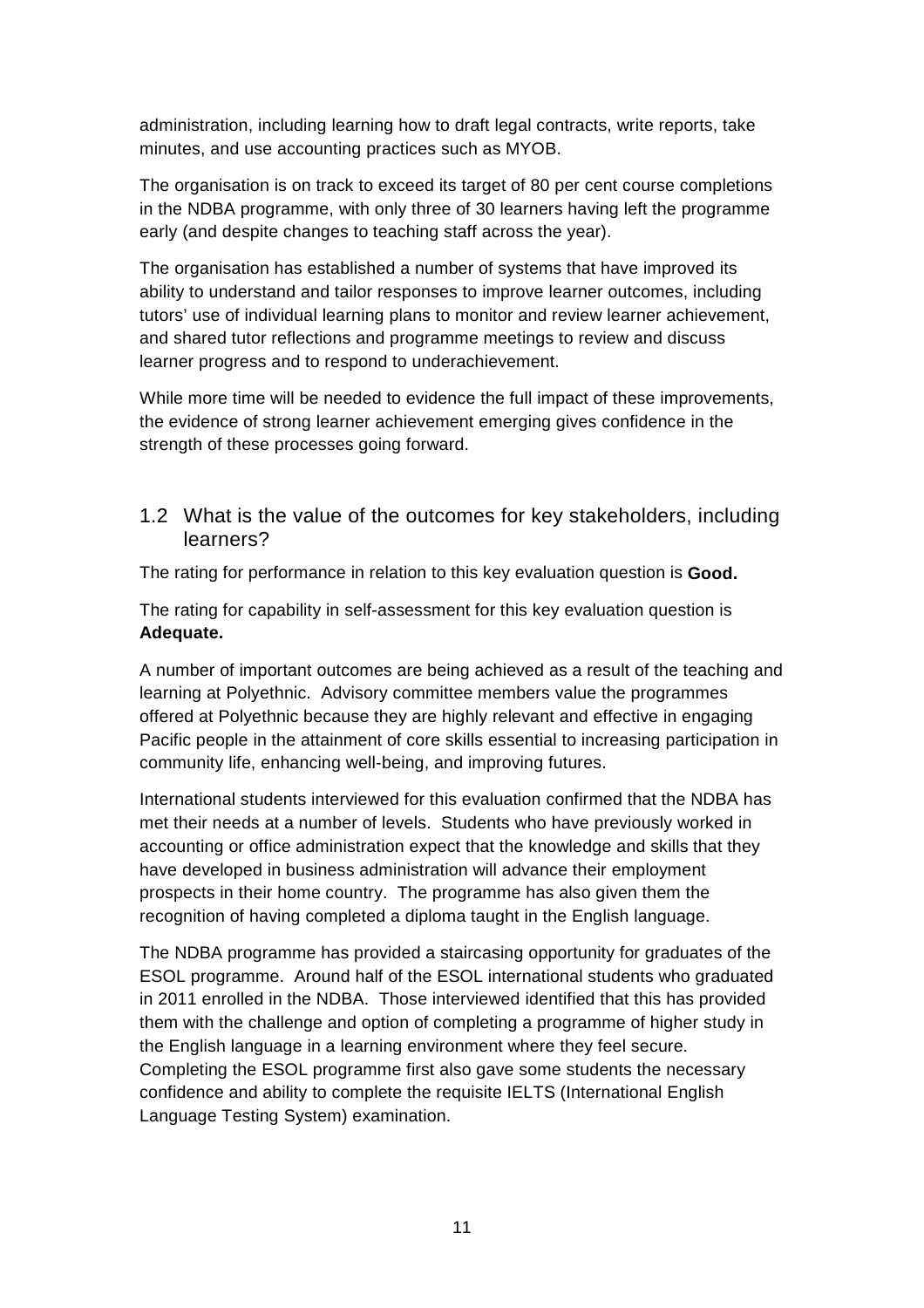Interviews with ESOL and ILN students identified four key outcomes that learners had achieved as a result of their studies at Polyethnic: being able to participate in their children's learning; being esteemed in the eyes of their family and children (rather than feeling ashamed); having the self-confidence to communicate in English and to engage more widely in society; and aspiring to better job prospects and further study or training.

With regard to the outcomes of further study or employment, the organisation's improved collection of graduate destination data in 2011 has also provided some confirmation of the achievement of these goals. Polyethnic identifies an excellent outcome of 80 per cent of New Zealand-based 2011 ESOL graduates now in employment or further study. It also identifies that 42 per cent of 2011 ILN graduates are in further study or employment, and views this as a good outcome.

However, the organisation's collection of destination outcomes does not capture whether learners were in employment before or during their study, or whether the nature of their employment has improved. Nor does it use the opportunity of its systematic post-study engagement with learners to collect information about the value of having studied at Polyethnic.

The outcome of personal growth is also not demonstrated. This limits an understanding of the value of a programme such as ILN, where the outcomes of personal development and self-esteem were strongly apparent when speaking with learners and of significant importance to them.

#### 1.3 How well do programmes and activities match the needs of learners and other stakeholders?

The rating for performance in relation to this key evaluation question is **Good.**

The rating for capability in self-assessment for this key evaluation question is **Good.**

Over the past year, Polyethnic has implemented some key initiatives which have contributed to improving the relevance of programmes and ensuring that they match learners' and stakeholders' needs. Two local advisory committees have been established representing relevant and highly experienced external members from academia, business, and the community. Their knowledge and advice has contributed to a number of process improvements.

The local advisory committees have assisted the organisation's establishment of specific entry criteria for each programme. This has led to a clear delineation of the focus of the ILN and ESOL programmes, which was something that had previously been lacking. Polyethnic has also prioritised entry to local Pasifika students in line with the organisation's strategic focus.

These actions have resulted in the clear specification and revision of learning outcomes for each programme to align with programme objectives. For example, a previous key focus on oral English has been removed from the ILN programme, but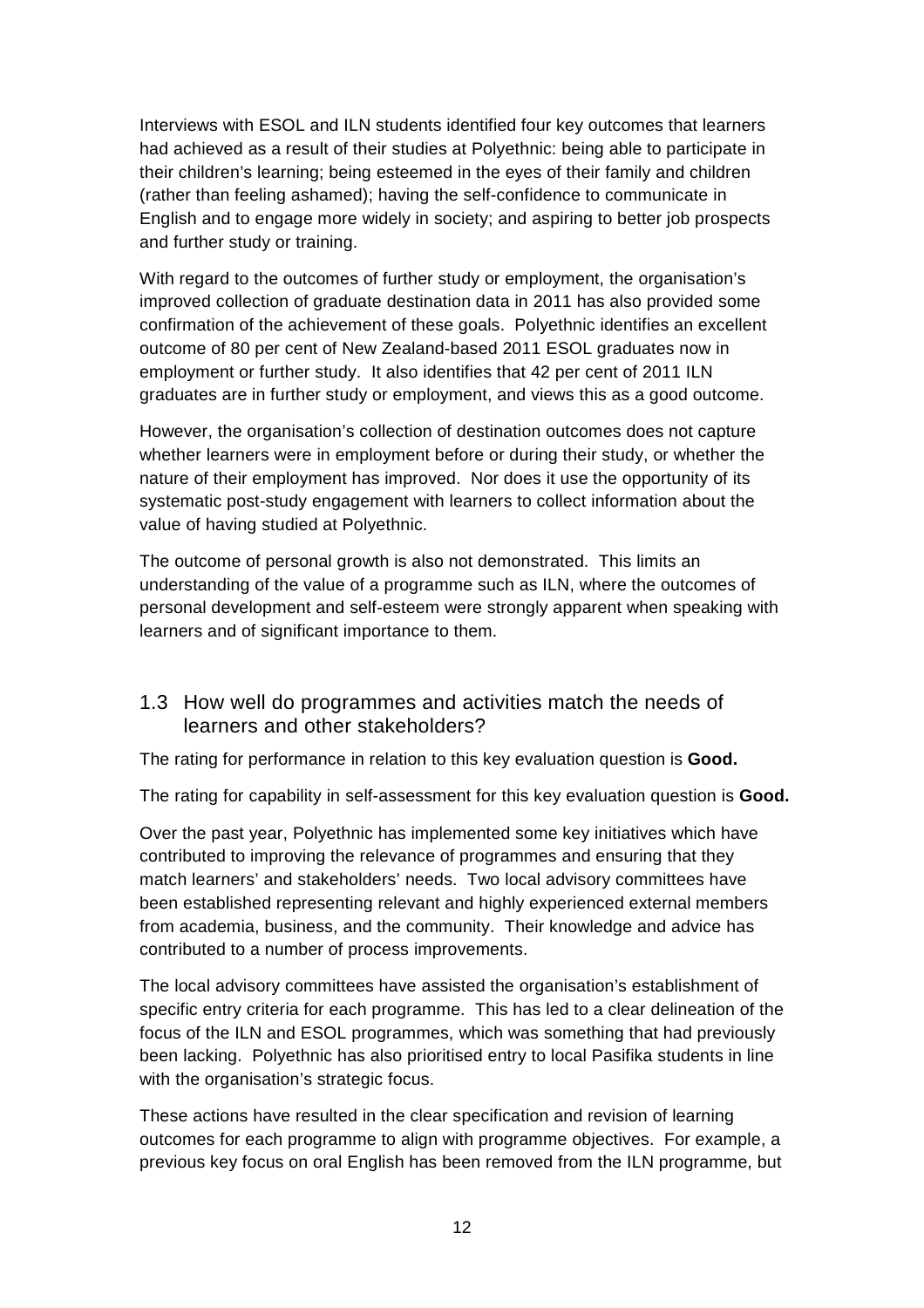is now entrenched in the ESOL programme. These learning outcomes also guide all tutors in their programme delivery.

In the NDBA programme, the local advisory committee has contributed to a programme structure that is highly regarded by committee members and by current tutors who teach similar programmes at other institutions. They identify that the modules have been well sequenced and tailored for students whose first language is not English. They see this as having enhanced learners' confidence and contributed to the solid achievement being demonstrated in that programme.

Strong learner attendance, student retention, and student survey feedback indicate that the programmes and activities are engaging students and are matching their needs. Attendance has averaged 90 per cent across all programmes and only seven students have withdrawn, most for personal reasons, in 2012.

There is room for Polyethnic to increase the involvement of local business people and representatives from other education, training, or community organisations to add to programme relevance and to expose students to current business practices, different experiences, and environments. Potentially, this could also lead to work experience or future opportunities for students.

Polyethnic has introduced anonymised electronic-based surveys to capture learner feedback, and has identified that this has increased survey response rates and the quality of information received. Management explores issues identified by obtaining more specific, in-depth input from staff and students. This has helped to understand areas for improvement and to respond appropriately. One resulting improvement has been the addition of significant library resources and electronic technology in the classroom. Staff and students identify that this has enabled tutors to better engage with learners, and they indicated that they are now very satisfied with the availability and suitability of learning resources.

Polyethnic does not specifically capture feedback from graduates and stakeholders (i.e. employers, polytechnics) about the strength of its programmes in preparing learners for employment or further study. This could add a further layer of information to better understand how well programmes and activities are matching learners' needs.

#### 1.4 How effective is the teaching?

The rating for performance in relation to this key evaluation question is **Good.**

The rating for capability in self-assessment for this key evaluation question is **Good.**

Over the past year the organisation has committed much time and resourcing to staff development to achieve a good standard of teaching at Polyethnic.

All students interviewed for this evaluation were enthusiastic about the quality of teaching and their interactions with staff. This was consistent with student survey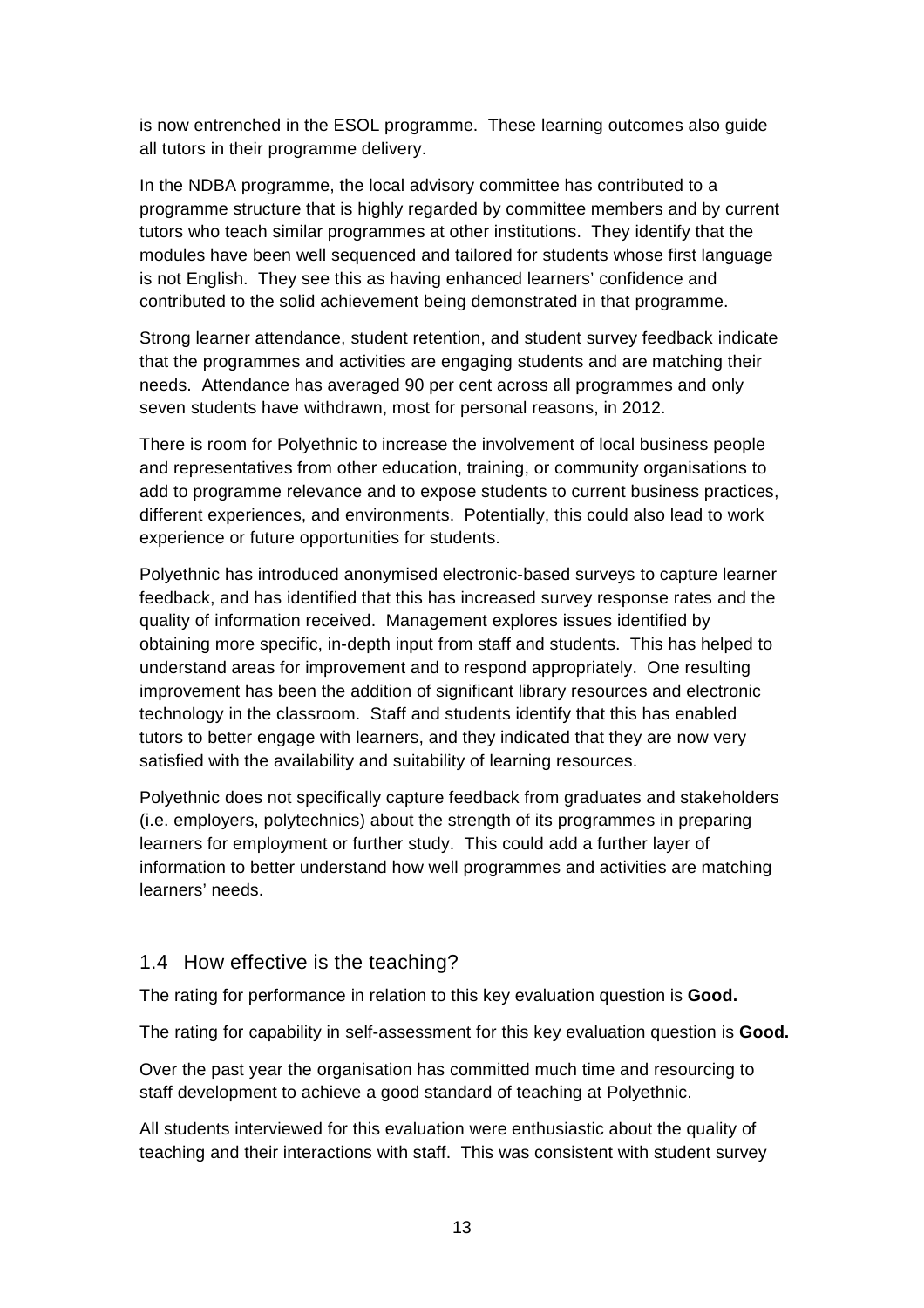results. Students indicated that learning resources and assessments have been relevant to programme objectives and the content taught. Students valued how feedback from formative assessment had added to their knowledge and learning.

Polyethnic identifies that strong assessment results have been consistently achieved across the ESOL and NDBA programmes in 2012, and this is indicative of the strength of the teaching. The fairness and validity of assessments is confirmed by the positive outcomes of external pre-and post-moderation completed for the ESOL programme in 2012. Assessments are yet to be post-moderated in the NDBA programme, but the organisation has modified assessment materials to ensure they are up to the required standard before being used.

Staff have been supported to upskill in their subject matter areas (e.g. three tutors have completed or are completing the National Certificate in Adult Literacy and Numeracy, Level 5) and have received ongoing training in the principles and practices of moderation and assessment. This has contributed to positive moderation results, improved course completion and retention outcomes in the ESOL programme, and improved teaching practice. These results are giving tutors confidence in the strength of their teaching and assessment.

External peer observation has helped tutors to improve their lesson planning (and affirmed good practice). Self-reflection observations shared among peers have led to discussions about programme duration to better respond to learners' needs. Student survey feedback has led to a more interactive style of teaching to better engage with learners. In-house professional development sessions have enabled tutors to share different techniques to respond to different learning styles. Tutors also see the introduction of detailed course objectives and individual learning plans as leading to an improved responsiveness to learners' needs.

Staff are embracing these practices and they are becoming embedded because tutors are seeing their value. Tutors now have insights into, and ownership of, the quality of their teaching practice, whereas previously they saw that their role was 'to turn up, teach and then leave'.

Shared peer discussion and reflection has not been possible in the NDBA programme since mid-2012 because of unexpected staffing changes, and the organisation's transitional response of contracting teaching staff on a short-term basis until the future of that programme is secure.

However, the impact of this has been minimised by the experienced tutors Polyethnic has temporarily contracted, and by the regular engagement of the chief executive with each tutor to understand learner progress across all modules of the programme. Student progress and learner feedback also confirm a consistent standard of teaching by these different tutors.

It will be important for Polyethnic to ensure the continuation of experienced programme staff well placed to build solid teaching and learning practices within the NDBA programme. Ongoing opportunities for all staff to engage with external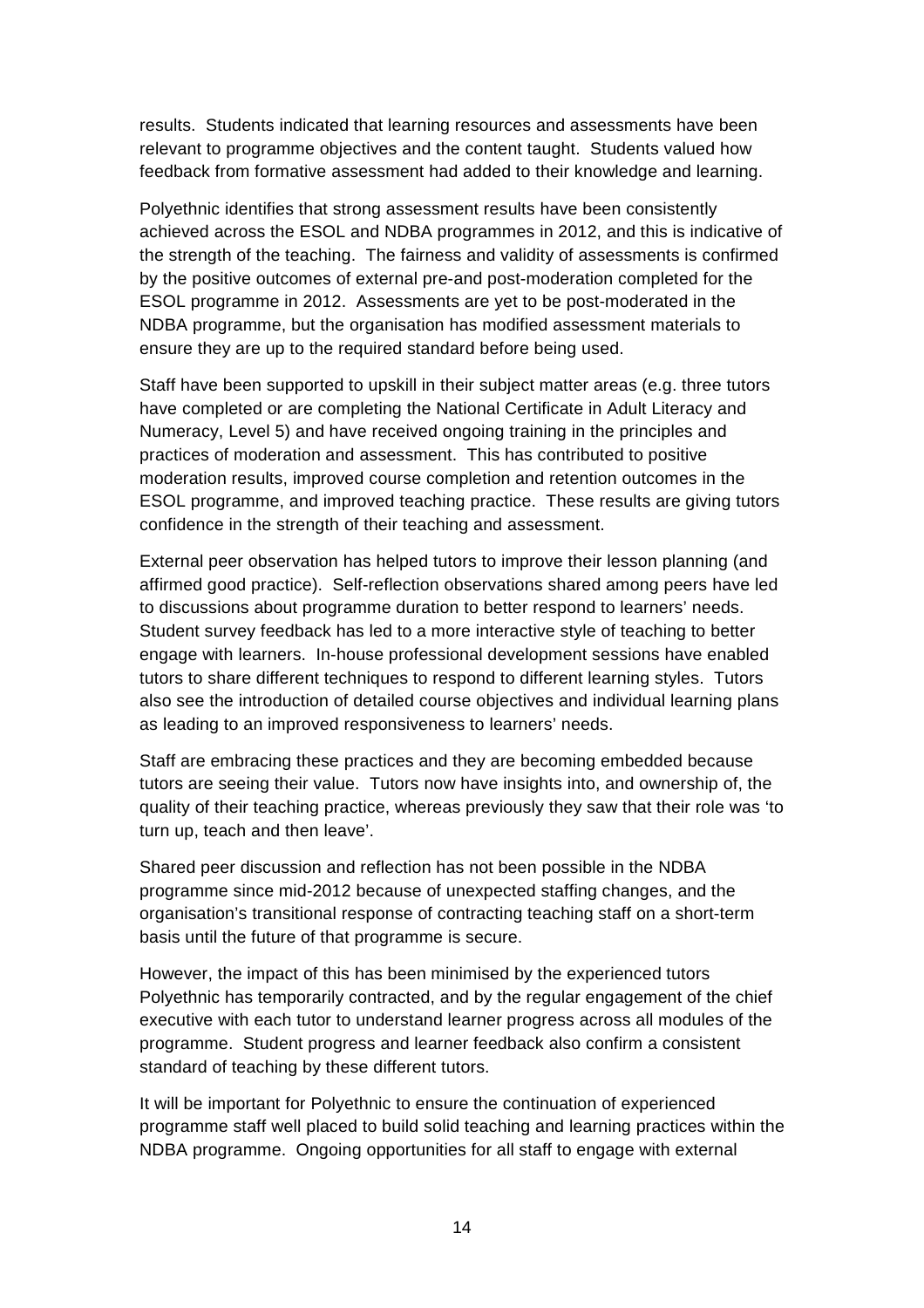colleagues and/or professional bodies associated with the programmes that they teach will continue to enhance the strength of the teaching.

#### 1.5 How well are learners guided and supported?

The rating for performance in relation to this key evaluation question is **Good.**

The rating for capability in self-assessment for this key evaluation question is **Good.**

Learners receive a good level of guidance and support at Polyethnic. Students describe the learning environment at Polyethnic as helpful and family-like and one where staff facilitate a challenging but safe place to learn. This contributes to learners' confidence and self-belief and increasing aspirations to achieve.

Activities such as shared lunches and cultural performances each semester are used to break down 'them and us' barriers and to encourage students to feel a central part of the organisation and to feel able to relate openly to staff and students.

Students interviewed were satisfied with the study advice they received prior to enrolment and at orientation. Of particular guidance to them throughout 2012 has been the clear course objectives and modules identified from the outset of the programme and which are ever-present in the classroom.

The newly defined entry criteria for the ESOL and ILN programmes has ensured that students are screened for, and guided into, appropriate study by verbal and written testing, the TEC online assessment tool, and an understanding of learners' past educational backgrounds. These initial assessments are also used to define individual learning plans to match teaching and learning to specific needs.

Tutors monitor learner progress against individual learning plans, observe learner engagement, and use assessment results to inform the delivery of special topics or one-to-one tutoring sessions outside of class hours. Tutors provide individual students with additional learning and resources where extra support is required.

Staff help students to develop curriculum vitae, to job search, to prepare for job interviews, and to apply for employment or further education opportunities. They use their personal connections with other educational institutes to provide students with information about further educational opportunities. However, these connections appear to be limited to the personal interests of the staff. The risk from this is that students may only have a narrow understanding of potential pathways.

Polyethnic has surveyed international students to ensure the effectiveness of the enrolment and orientation processes and guidance provided. While a similar approach to understanding satisfaction with guidance and support for all students would add to Polyethnic's understanding of its effectiveness in this area, tutors and students identify that the organisation is proactive in seeking to understand whether students' support needs are being met. Management has also supported a student representative system to identify and raise concerns, and which students reported was effective and empowering and resulted in issues being addressed.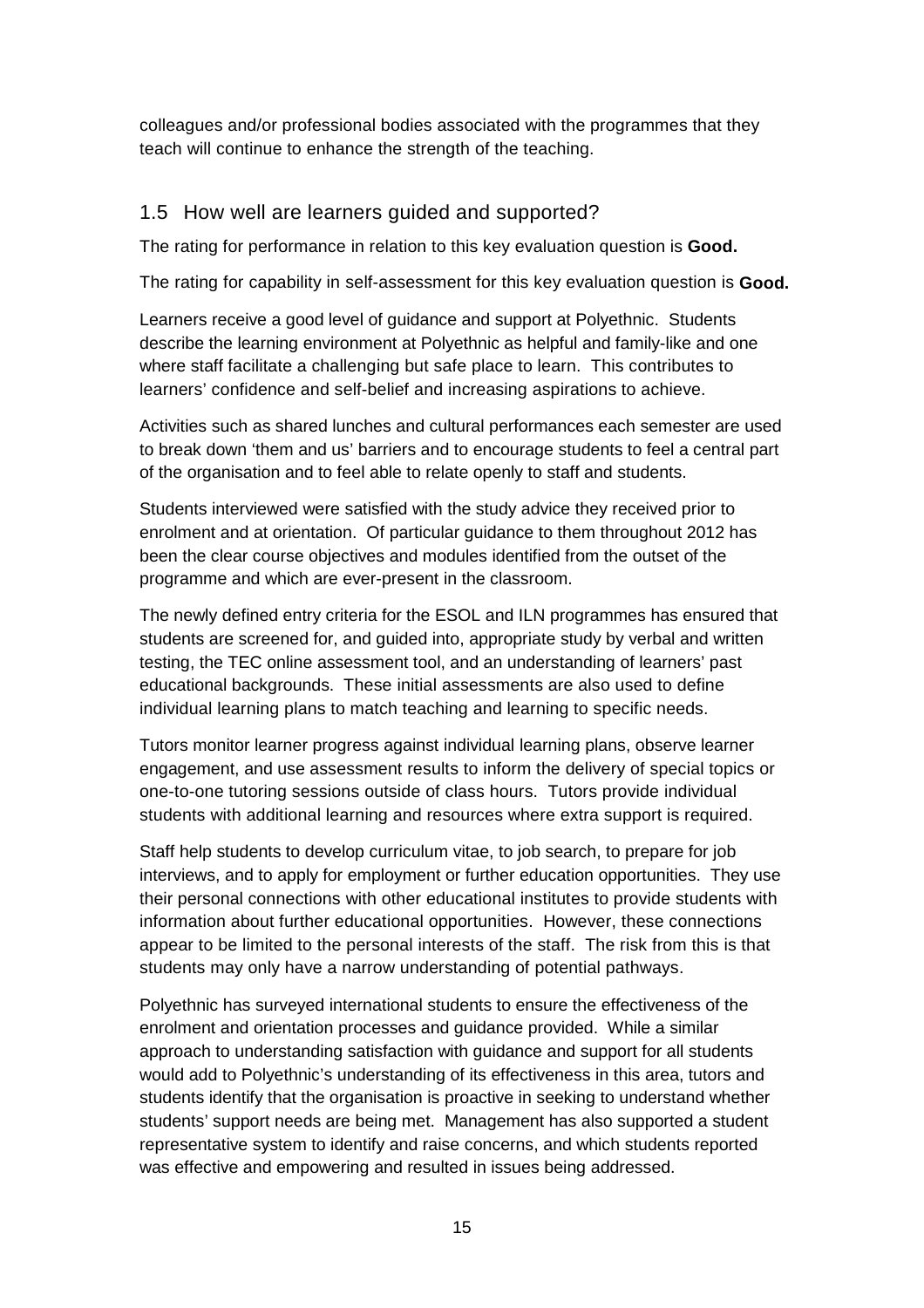#### 1.6 How effective are governance and management in supporting educational achievement?

The rating for performance in relation to this key evaluation question is **Good.**

The rating for capability in self-assessment for this key evaluation question is **Good.**

While there have been some significant weaknesses in management's past support of educational achievement, over the past year the managing director has shown strong leadership and commitment to improving the organisation's educational performance and to creating an environment of shared reflection, discussion, and improvement.

The organisation has adeptly identified and is regularly engaged with a strong pool of external expertise representing stakeholders who are key to the organisation. These professionals contribute to staff and organisational developments, and have provided knowledge in areas where this has previously been lacking. The local advisory committees are well informed of issues and developments, and their advice is utilised. They have indicated a commitment to Polyethnic instilled by the organisation's responsiveness and strong focus on building student achievement.

The organisation has also used external expertise to upskill staff. Programme leaders have been established to support and direct tutors as part of these developments. This has also ensured that there is comprehensive oversight of learner achievement at a management level.

A number of the past performance issues resulted from an absence of strong processes and oversight by management, and in the future it is important that there continues to be strong managerial responsibility for ensuring adherence to quality processes, such as the application of enrolment criteria, ongoing staff development, and appropriate staff recruitment.

There is room for greater integration and oversight of teaching and learning across the three programmes at Polyethnic, although this has been affected by a recent staffing change in the NDBA programme. The organisation's response to that staffing matter demonstrates the strength of the management's decision-making and responsiveness to unexpected change. Advice and internal procedures were followed and an immediate transition plan was put in place. This meant there was little impact on learners and which was ensured by management's ongoing monitoring of student progress and well-being during that time.

The organisation is still developing and embedding its self-assessment practices. However, a key strength is its use of valid and different data sources to maintain an ongoing understanding of performance and to respond well to areas requiring improvement. This is clearly seen in management's ongoing review of staff performance and student satisfaction.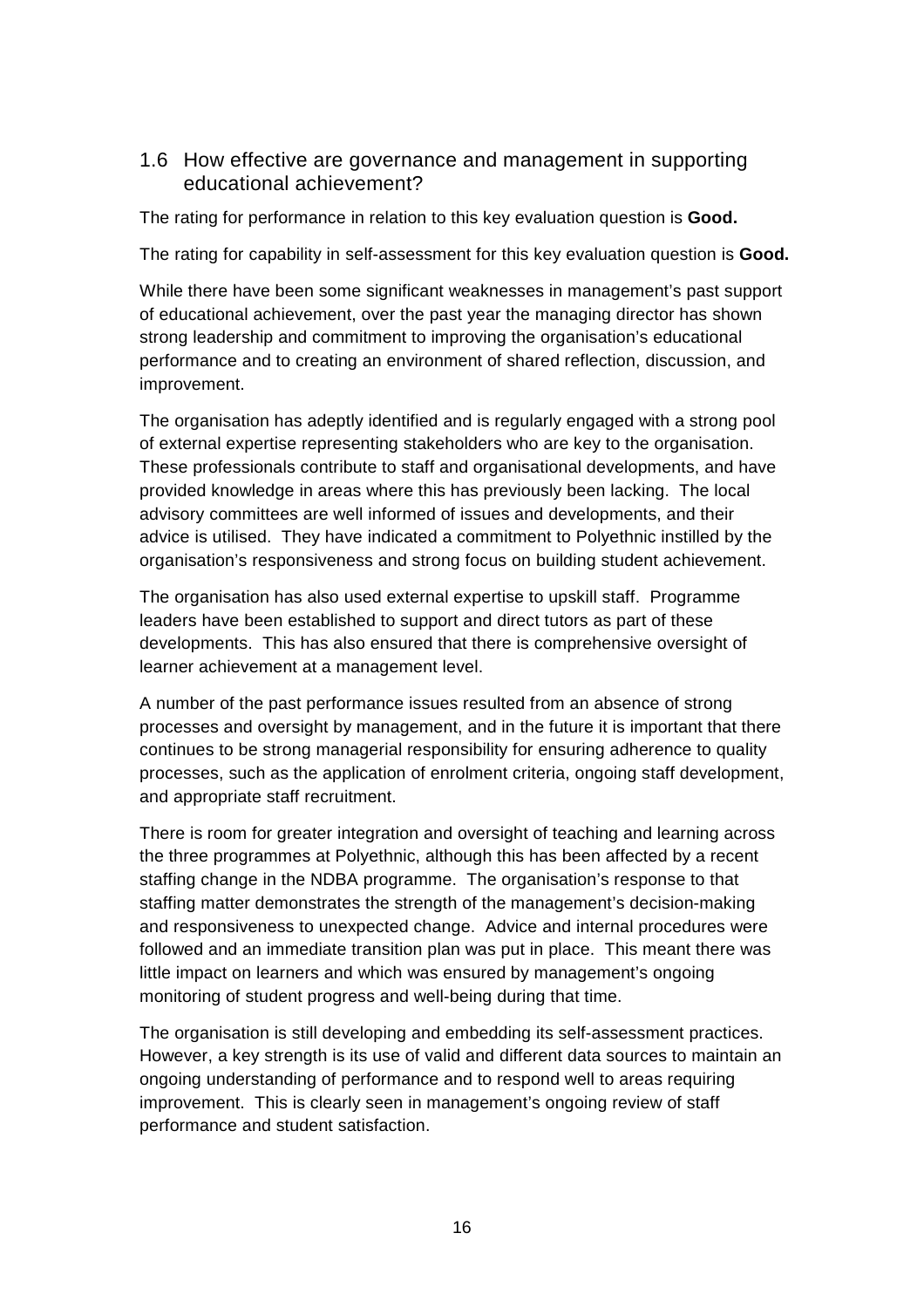### Focus Areas

This section reports significant findings in each focus area, not already covered in Part 1.

2.1 Focus area: Governance, management, and strategy The rating in this focus area for educational performance is **Good.** The rating for capability in self-assessment for this focus area is **Good.** 

#### 2.2 Focus area: National Diploma in Business Administration (Level 5)

The rating in this focus area for educational performance is **Good.** The rating for capability in self-assessment for this focus area is **Good.** 

#### 2.3 Focus area: Polyethnic Certificate in ESOL (Level 3)

The rating in this focus area for educational performance is **Good.** The rating for capability in self-assessment for this focus area is **Good.** 

2.4 Focus area: Intensive Literacy and Numeracy The rating in this focus area for educational performance is **Good.** The rating for capability in self-assessment for this focus area is **Good.**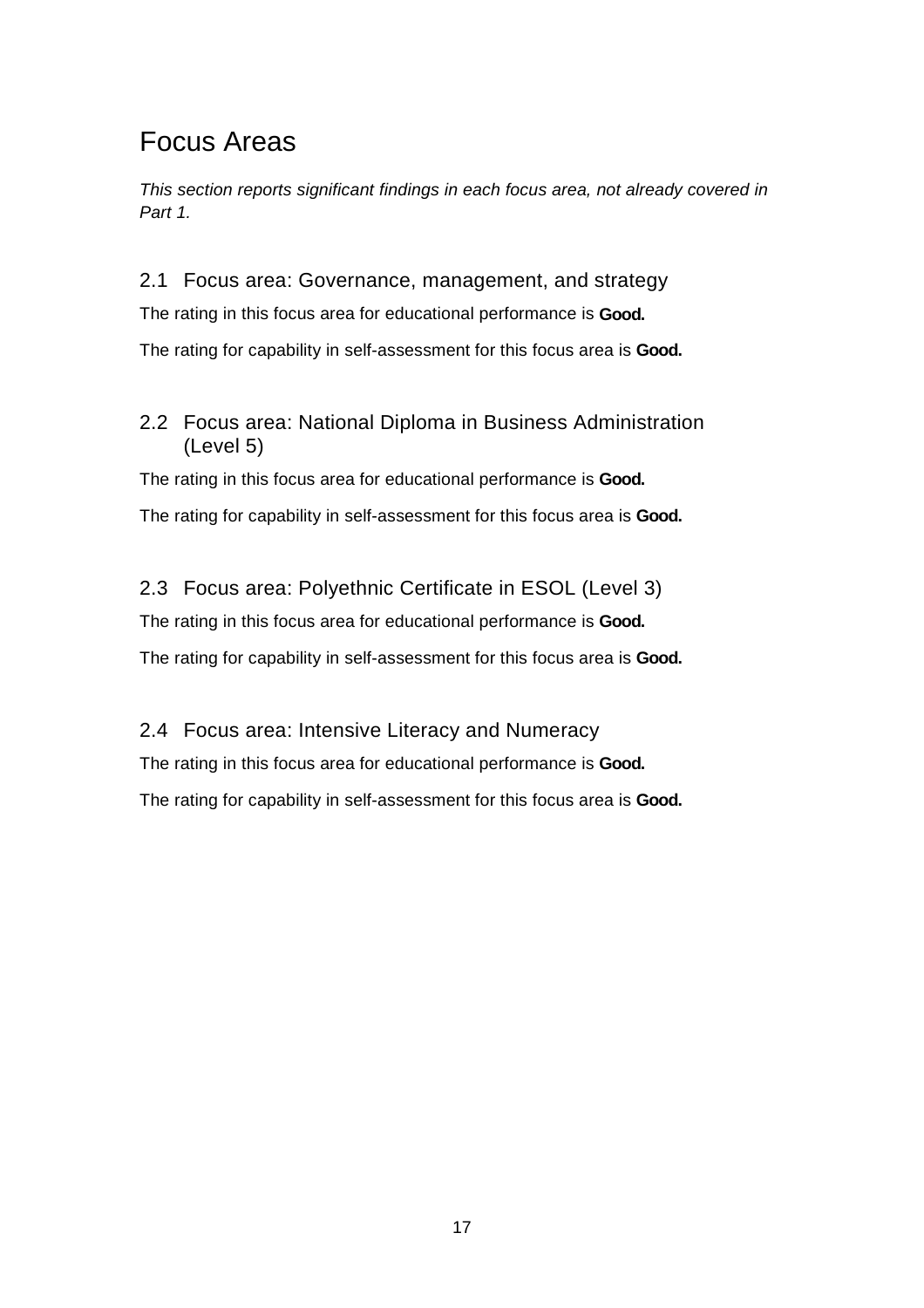## Recommendations

Polyethnic has implemented a number of effective processes to improve educational performance over the last 18 months. Given this recent journey of change and development, it is recommended that Polyethnic maintain its engagement with a NZQA sector relationship manager and invite ongoing input and support.

In addition to the recommendations expressed or implied within this report, it is also recommended that the organisation develop its processes of:

- Engagement with external stakeholders, including graduates, to enhance the organisation's understanding of the value of its programmes and to inform programme development
- Data collection and analysis to better demonstrate learner progress.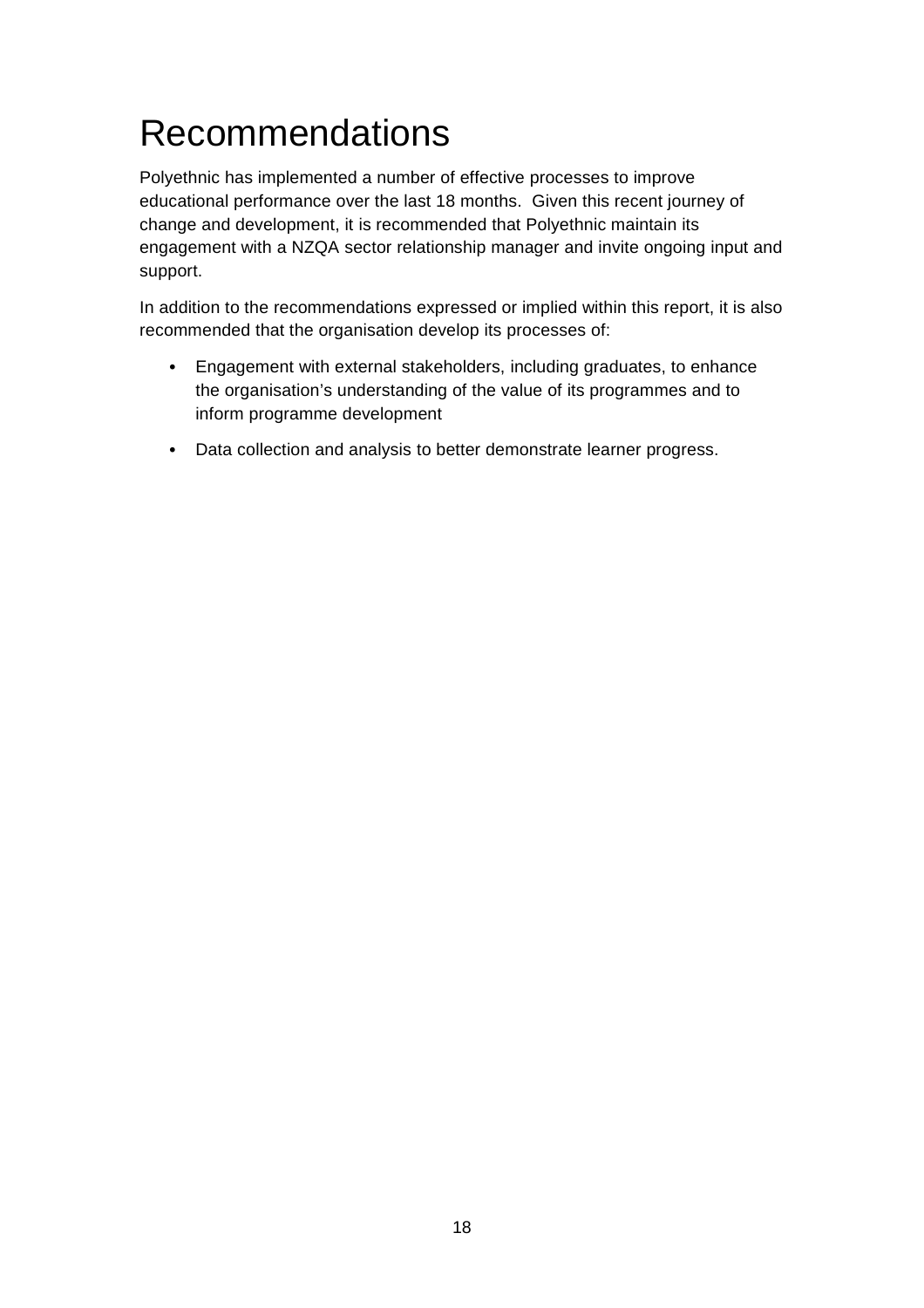## Appendix

### Regulatory basis for external evaluation and review

Self-assessment and external evaluation and review are requirements of programme approval and accreditation (under sections 249 and 250 of the Education Act 1989) for all TEOs that are entitled to apply. The requirements are set through the Criteria for Approval and Accreditation of Programmes established by NZQA under section 253(1)(d) and (e) of the Act and published in the Gazette of 28 July 2011 at page 3207. These policies and criteria are deemed, by section 44 of the Education Amendment Act 2011, to be rules made under the new section 253.

In addition, for registered private training establishments, the criteria and policies for their registration require self-assessment and external evaluation and review at an organisational level in addition to the individual programmes they own or provide. These criteria and policies are also deemed, by section 44 of the Education Amendment Act 2011, to be rules made under section 253. Section 233B(1) of the Act requires registered PTEs to comply with these rules.

NZQA is responsible for ensuring non-university TEOs continue to comply with the rules after the initial granting of approval and accreditation of programmes and/or registration. The New Zealand Vice-Chancellors' Committee (NZVCC) has statutory responsibility for compliance by universities.

This report reflects the findings and conclusions of the external evaluation and review process, conducted according to the EER process approved by the NZQA Board.

The report identifies strengths and areas for improvement in terms of the organisation's educational performance and capability in self-assessment.

External evaluation and review reports are one contributing piece of information in determining future funding decisions where the organisation is a funded TEO subject to an investment plan agreed with the Tertiary Education Commission.

External evaluation and review reports are public information and are available from the NZQA website (www.nzqa.govt.nz).

Information relevant to the external evaluation and review process, including the publication Policy and Guidelines for the Conduct of External Evaluation and Review, is available at: http://www.nzqa.govt.nz/providers-partners/registration-and-accreditation/externalevaluation-and-review/policy-and-guidelines-eer/introduction/